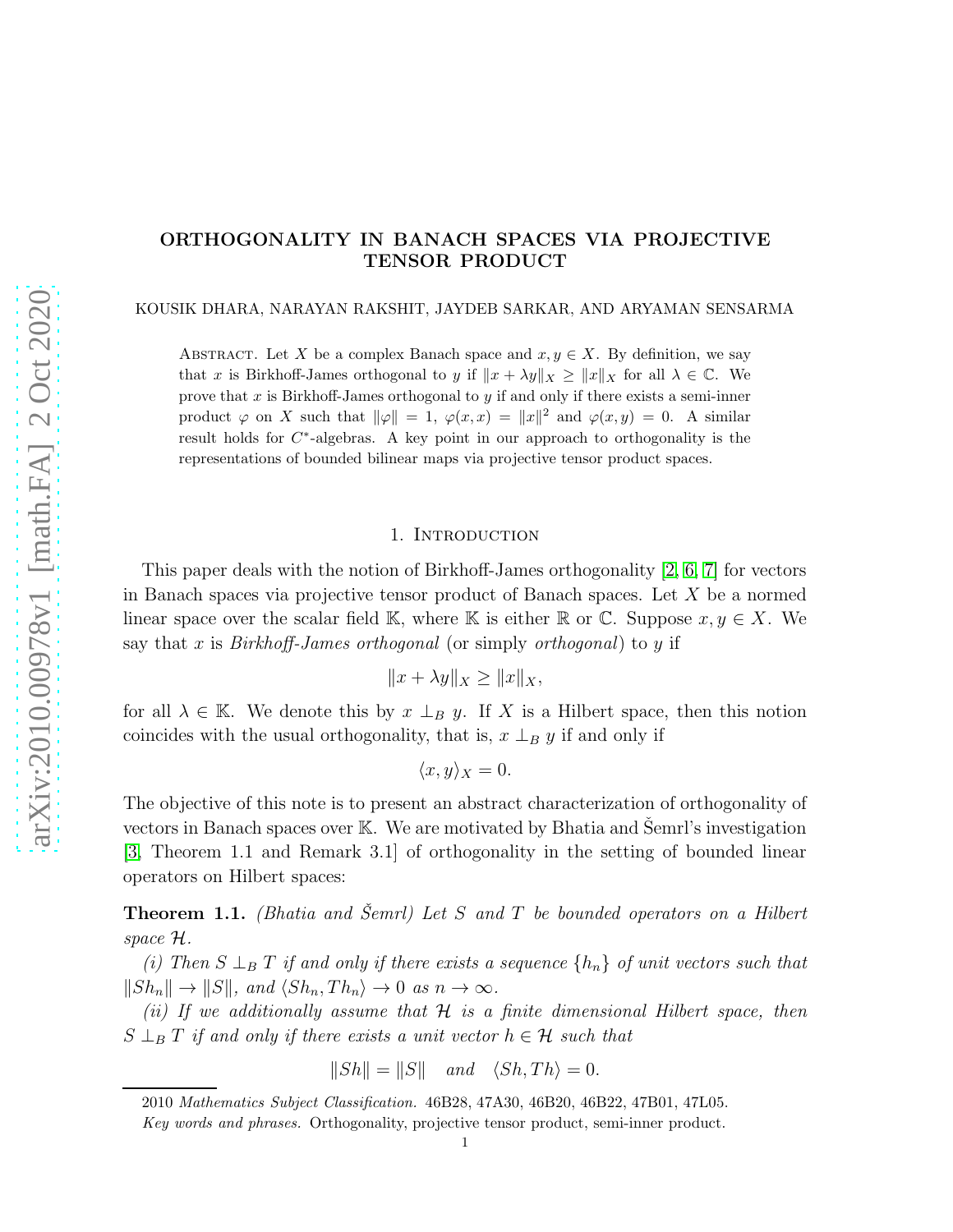We treat the above Bhatia-Semrl result (more specifically, part  $(ii)$ ) of Theorem [1.1\)](#page-0-0) as a paradigm and examine orthogonality of vectors in Banach spaces in terms of semi-inner products. Our main result, in the setting of Banach spaces, is the following:

<span id="page-1-0"></span>**Theorem 1.2.** Let X be a Banach space,  $x, y \in X$ , and  $x \neq 0$ . Then  $x \perp_B y$  if and only if there exists a semi-inner product  $\varphi: X \oplus_{\infty} X \to \mathbb{K}$  such that  $\|\varphi\| = 1$  and

$$
\varphi(x, x) = ||x||^2 \quad and \quad \varphi(x, y) = 0.
$$

As an immediate consequence of the above, we also prove an orthogonality result in the setting of  $C^*$ -algebras (see Corollary [2.2\)](#page-5-0). Here, for a pair of Banach spaces X and Y, we define  $X \oplus_{\infty} Y$  to be the Banach space

$$
X \times Y = \{(x, y) : x \in X, y \in Y\},\
$$

with the norm

$$
|| (x, y) ||_{\infty} = \max{||x||_X, ||y||_Y},
$$

for all  $x \in X$  and  $y \in Y$ . Also recall that a semi-inner product on a vector space V is scalar-valued function  $\varphi: V \times V \to \mathbb{K}$  such that for all  $x, y, z \in V$  and  $\alpha, \beta \in \mathbb{K}$ , we have

(a)  $\varphi(\alpha x + \beta y, z) = \alpha \varphi(x, z) + \beta \varphi(y, z),$ (b)  $\varphi(x, y) = \varphi(y, x),$ (c)  $\varphi(x, x) \geq 0$ .

It is easy to check that, if  $\varphi$  is a semi-inner product, then  $\varphi$  is an inner product if and only if  $\varphi(x, x) = 0$  implies  $x = 0$ .

The main ingredients of our approach to the orthogonality problem are: (1) Bhatia and Semrl's orthogonality of bounded linear operators on infinite-dimensional Hilbert spaces (part (i) of Theorem [1.1](#page-0-0) above), (2) projective tensor product techniques (see Theorem [1.3](#page-2-0) below), and (3) some standard Banach space techniques (like Banach-Alaoglu theorem).

Before we proceed with the main content of the paper, let us shortly review the existing literature on orthogonality. The notion of Birkhoff-James orthogonality is an active research area. In fact, Bhatia and Semrl's paper  $[3]$  on orthogonality of operators on Hilbert spaces has stimulated extensive research for the past two decades. For instance, orthogonality of a pair of compact operators acting on a reflexive Banach space to a normed linear space has been studied by Sain, Paul and Mal [\[13\]](#page-6-4). Their investigation involves finer geometric Banach space techniques. Also see [\[11\]](#page-6-5) on orthogonality of linear operators on finite dimensional Banach spaces, [\[12\]](#page-6-6) on norm attainment and orthogonality, and [\[9\]](#page-6-7) on approximate orthogonality. More recent advances can be found, for instance, in the quickly growing literature [\[1,](#page-6-8) [4,](#page-6-9) [5,](#page-6-10) [8,](#page-6-11) [14,](#page-6-12) [15\]](#page-6-13) (also see the references therein).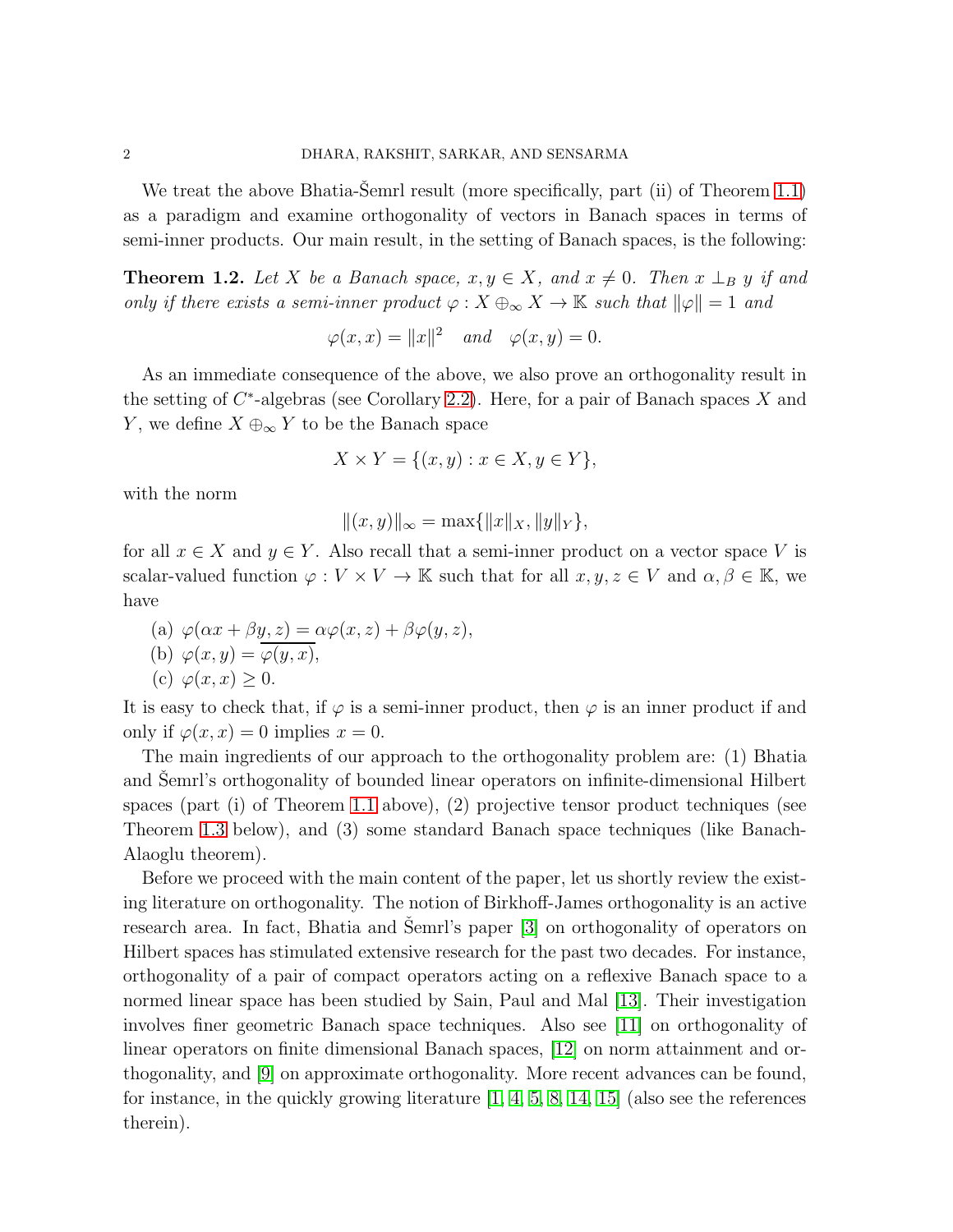Given Banach spaces  $X$  and  $Y$ , we denote the Banach space of all bounded linear operators from X to Y by  $\mathscr{B}(X, Y)$ , and we let  $X_1$  denote the closed unit ball in X. If  $Y = X$ , then we write  $\mathscr{B}(X)$ . A bilinear (sesquilinear) map  $B : X \times Y \to Z$  is said to be bounded if there exists  $M > 0$  such that

$$
||B(x, y)|| \le M \qquad (x \in X_1, y \in Y_1).
$$

We denote the Banach space of all bounded bilinear (sesquilinear) maps from  $X \times Y$ to Z by Bil $(X \times Y, Z)$  (Ses $(X \times Y, Z)$ ). Here

$$
||B|| = \sup{||B(x, y)|| : x \in X_1, y \in Y_1},
$$

for all  $B \in \text{Bil}(X \times Y, Z)$   $(B \in \text{Ses}(X \times Y, Z))$ . As a tool for the proof of the main result, we use the notion of projective tensor product. The projective tensor product  $X\hat{\otimes}_{\pi}Y$  of Banach spaces X and Y is the completion of the algebraic tensor product  $X \otimes Y$  under the projective norm

$$
||u||_{\pi} = \inf \left\{ \sum_{i=1}^{n} ||x_i|| ||y_i|| : u = \sum_{i=1}^{n} x_i \otimes y_i \right\}.
$$

Our key point is the following result [\[10,](#page-6-14) Theorem 2.9] concerning representations of bounded bilinear maps via projective tensor product spaces.

<span id="page-2-0"></span>**Theorem 1.3.** Let X, Y and Z be Banach spaces, and let  $B \in Bil(X \times Y, Z)$ . Then there exists a unique  $\tilde{B} \in \mathcal{B}(X \hat{\otimes}_{\pi} Y, Z)$  such that

$$
\tilde{B}(x \otimes y) = B(x, y) \qquad (x \in X, y \in Y).
$$

Moreover, the correspondence  $B \longleftrightarrow \tilde{B}$  is an isometric isomorphism between  $Bil(X \times$  $Y, Z$ ) and  $\mathscr{B}(X \hat{\otimes}_{\pi} Y, Z)$ .

We fix some more notation that we will use from now on. Given a vector space  $X$ over K, we denote by  $\overline{X}$  the complex conjugate vector space of X. That is,  $\overline{X} = X$ with the same additive group structures, but with the scalar multiplication  $\star$  defined by

(1.1) α ⋆ x = αx,

for all  $\alpha \in \mathbb{K}$  and  $x \in \overline{X}$ . Clearly, if  $(X, \|\cdot\|)$  is normed linear space over K, then there is an anti-linear isometric isomorphism between  $(X, \|.\|)$  and  $(\overline{X}, \|.\|)$ . If H is a Hilbert space, then  $\overline{\mathcal{H}}$  is identified with the dual (the space of continuous linear functionals) of  $H$  by Riesz representation theorem.

Note that the space Bil( $X\oplus_{\infty}\overline{X}$ , K) is isometrically isomorphic to the space Ses( $X\oplus_{\infty}$  $X, \mathbb{K}$ . The correspondence is given by

<span id="page-2-1"></span>
$$
(1.2) \t\t\t \psi(x,y) = \varphi(x,y),
$$

where  $\psi \in \text{Bil}(X \oplus_{\infty} X, \mathbb{K}), \varphi \in \text{Ses}(X \oplus_{\infty} X, \mathbb{K}), x \in X$  and  $y \in Y$ .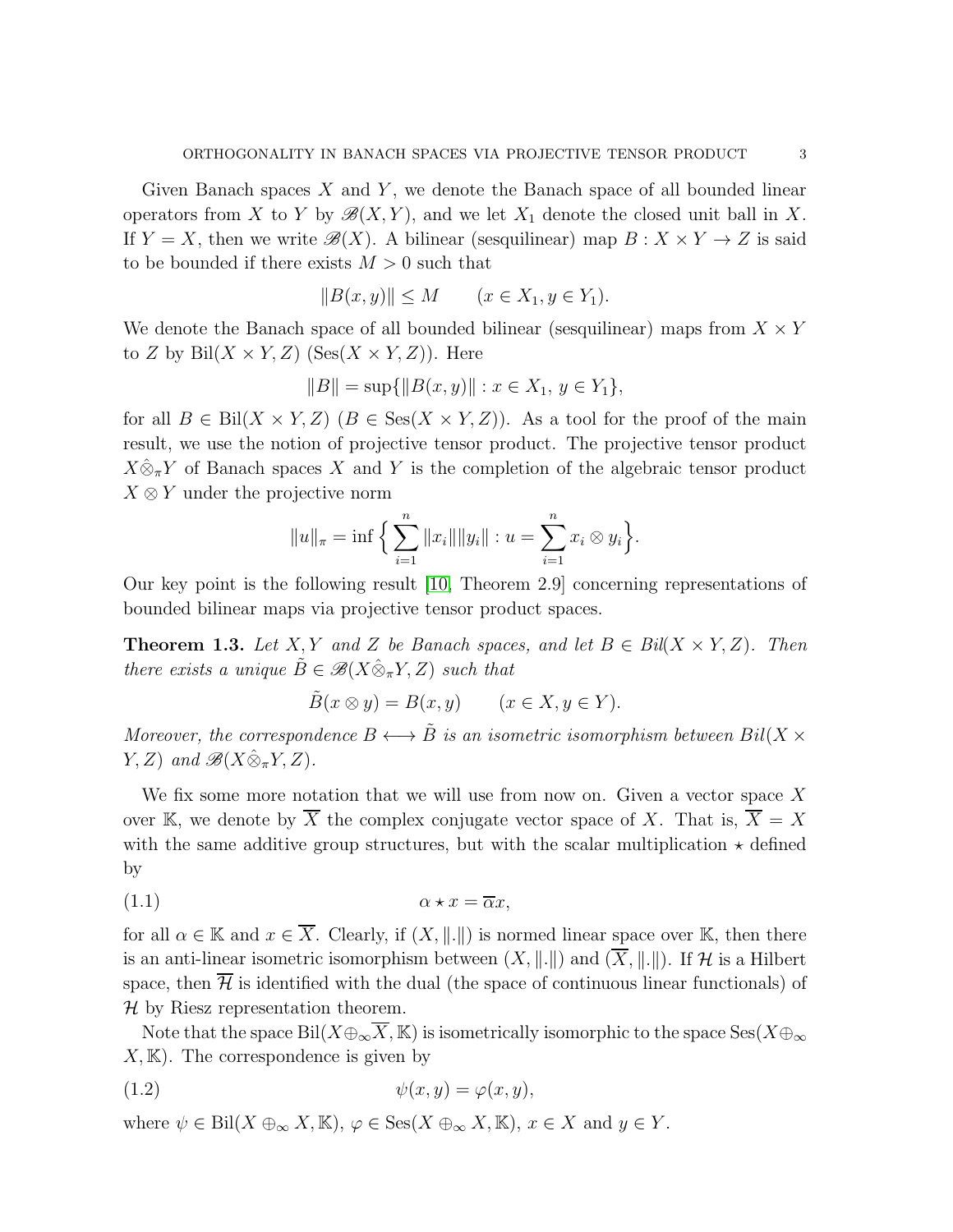## 2. Main Results

We begin with the proof of Theorem [1.2.](#page-1-0) But before we do so, let us recall the classical Banach–Alaoglu theorem: Let X be a Banach space over  $\mathbb{K}$ . Then the closed unit ball  $(X^*)$  of the dual  $X^*$  is compact with respect to the weak<sup>\*</sup> topology on  $X^*$ .

*Proof of Theorem [1.2:](#page-1-0)* Suppose  $x \perp_B y$ . Note that the Banach space X is isometrically isomorphic to a closed subspace of  $C((X^*)_1)$ , where  $(X^*)_1$  endowed with the weak<sup>\*</sup> topology is a compact set. Here the correspondence is given by the formula  $X \ni u \mapsto \hat{u}$ , where

$$
\hat{u}(f) = f(u) \qquad (f \in (X^*)_1).
$$

Next we note that the commutative Banach algebra  $C((X^*)_1)$  is isometrically isomorphic to a closed subspace of  $\mathscr{B}(L^2(\mu))$  for some  $\sigma$ -finite measure  $\mu$ . Here the correspondence is given by the formula  $C((X^*)_1) \ni g \mapsto M_g$ , where  $M_g: L^2(\mu) \to L^2(\mu)$  is the multiplication operator defined by

$$
M_g(h) = gh \qquad (h \in L^2(\mu)).
$$

Using the above identifications, we have  $M_{\hat{x}}$ ,  $M_{\hat{y}} \in \mathscr{B}(L^2(\mu))$  and

$$
M_{\hat{x}} \perp_B M_{\hat{y}}.
$$

By the infinite dimensional part of Theorem [1.1,](#page-0-0) there exists a sequence  $\{h_n\}$  of unit vectors in  $L^2(\mu)$  such that

$$
||M_{\hat{x}}(h_n)||_{L^2(\mu)} \to ||M_{\hat{x}}||_{\mathscr{B}(L^2(\mu))},
$$

and

$$
\langle M_{\hat{x}}(h_n), M_{\hat{y}}(h_n) \rangle_{L^2(\mu)} \to 0 \text{ as } n \to \infty.
$$

For each  $n\geq 1,$  define  $\psi_n:X\oplus_\infty \overline{X}\to \mathbb{K}$  by

$$
\psi_n(z, w) = \langle M_{\hat{z}}(h_n), M_{\hat{w}}(h_n) \rangle_{L^2(\mu)} \qquad (z \in X, w \in \overline{X}).
$$

Now we prove that  $\psi_n$  is bilinear. Clearly,  $\psi_n$  is linear in its first variable. Suppose  $\alpha_1, \alpha_2 \in \mathbb{K}$  and  $z, w_1, w_2 \in X$ . Then

$$
\psi_n(z, (\alpha_1 \star w_1 + \alpha_2 \star w_2)) = \langle M_{\hat{z}}(h_n), M_{\alpha_1 \star \hat{w_1} + \alpha_2 \star w_2}(h_n) \rangle
$$
  
\n
$$
= \langle M_{\hat{z}}(h_n), M_{\alpha_1 \hat{w_1} + \alpha_2 w_2}(h_n) \rangle
$$
  
\n
$$
= \langle \hat{z} h_n, (\bar{\alpha_1} \hat{w_1} + \bar{\alpha_2} \hat{w_2}) h_n \rangle
$$
  
\n
$$
= \alpha_1 \langle \hat{z} h_n, \hat{w_1} h_n \rangle + \alpha_2 \langle \hat{z} h_n, \hat{w_2} h_n \rangle,
$$

that is

$$
\psi_n(z, (\alpha_1 \star w_1 + \alpha_2 \star w_2)) = \alpha_1 \psi_n(z, w_1) + \alpha_2 \psi_n(z, w_2),
$$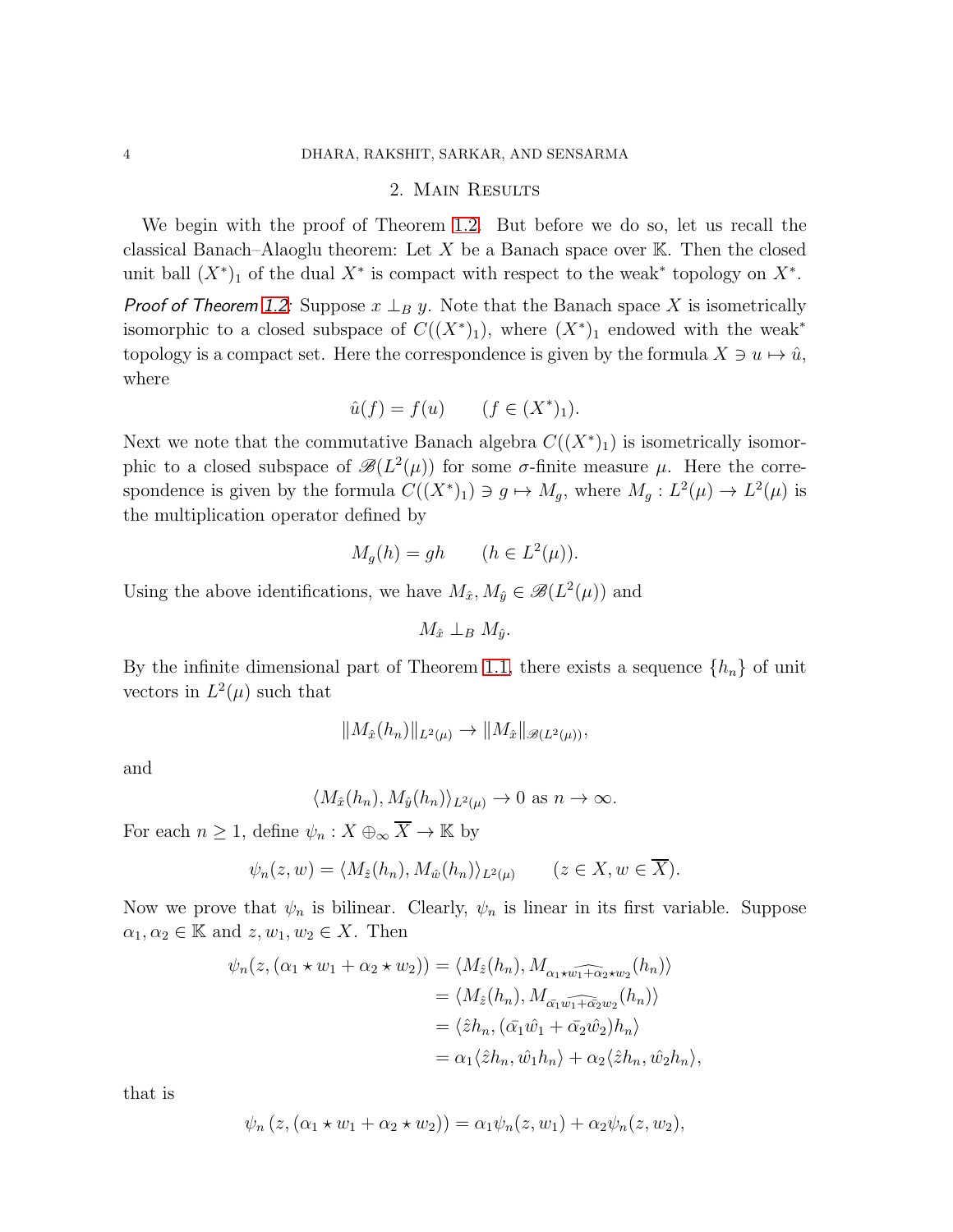and hence  $\psi_n$  is bilinear for all  $n \geq 1$ . To prove that  $\psi_n$  is bounded, suppose  $(z, w) \in$  $X \oplus_{\infty} \overline{X}$  and  $||(z, w)||_{\infty} \leq 1$ . Then

$$
|\psi_n(z, w)| \le ||M_{\hat{z}}||_{\mathcal{B}(L^2(\mu))} ||M_{\hat{w}}||_{\mathcal{B}(L^2(\mu))} ||h_n||_{L^2(\mu)}^2
$$
  
=  $||\hat{z}||_{C((X^*)_1)} ||\hat{w}||_{C((X^*)_1)}$   
=  $||z||_X ||w||_X$ ,

which implies that  $\|\psi_n\| \leq 1$  for all n. Consequently

$$
\{\psi_n\}_{n\geq 1} \subseteq \text{Bil}(X \oplus_{\infty} \overline{X}, \mathbb{K}).
$$

Note, by Theorem [1.3,](#page-2-0) that

$$
\mathrm{Bil}(X\oplus_{\infty}\overline{X},\mathbb{K})\simeq\mathscr{B}(X\hat{\otimes}_{\pi}\overline{X},\mathbb{K}).
$$

Here the correspondence is given by Bil $(X \oplus_{\infty} \overline{X}, \mathbb{K}) \ni \psi \mapsto \tilde{\psi}$ , where

$$
\tilde{\psi}(z \otimes w) = \psi(z, w) \qquad (z, w \in X).
$$

Since  $\|\psi_n\| \leq 1$ , we have  $\|\tilde{\psi}_n\| \leq 1$  for each n. By applying the Banach-Alaoglu theorem, one can find a subsequence  $\{\tilde{\psi}_{n_k}\}$  of  $\{\tilde{\psi}_n\}$  and a map  $\tilde{\psi} \in \mathscr{B}(X \hat{\otimes}_{\pi} \overline{X}, \mathbb{K})$  with  $\|\tilde{\psi}\| \leq 1$  such that

$$
\tilde{\psi}_{n_k}\stackrel{w^*}{\rightarrow}\tilde{\psi}.
$$

This yields  $\psi_{n_k}\to \psi$  in the pointwise topology, that is

$$
\psi_{n_k}(z, w) \to \psi(z, w) \qquad (z, w \in X).
$$

By isometry,  $\|\psi\| \leq 1$ . Observe that

$$
\psi_{n_k}(x,x) = \langle M_{\hat{x}}(h_{n_k}), M_{\hat{x}}(h_{n_k}) \rangle_{L^2(\mu)} = ||M_{\hat{x}}(h_{n_k})||^2_{L^2(\mu)}.
$$

But since

$$
||M_{\hat{x}}(h_{n_k})||_{L^2(\mu)}^2 \to ||M_{\hat{x}}||_{\mathscr{B}(L^2(\mu))}^2 = ||\hat{x}||^2,
$$

it follows that

$$
\psi_{n_k}(x,x) \to ||x||^2,
$$

for all  $x \in X$ . On the other hand,  $\psi_{n_k}(x, x) \to \psi(x, x)$ . Hence

$$
\psi(x, x) = ||x||^2 \qquad (x \in X).
$$

Since

$$
\psi_{n_k}(x,y) = \langle M_{\hat{x}}(h_{n_k}), M_{\hat{x}}(h_{n_k}) \rangle_{L^2(\mu)} \to 0,
$$

we have  $\psi(x, y) = 0$ . Note that if  $\|\psi\| < 1$ , then  $\psi(x, x) < \|x\|^2$ . Hence  $\|\psi\| = 1$ . Now observe that the identification in [\(1.2\)](#page-2-1) provides a sesquilinear map

$$
\varphi \in \mathrm{Ses}(X \oplus_{\infty} X, \mathbb{K}),
$$

with

$$
\varphi(x, y) = \psi(x, y) \qquad (x, y \in X).
$$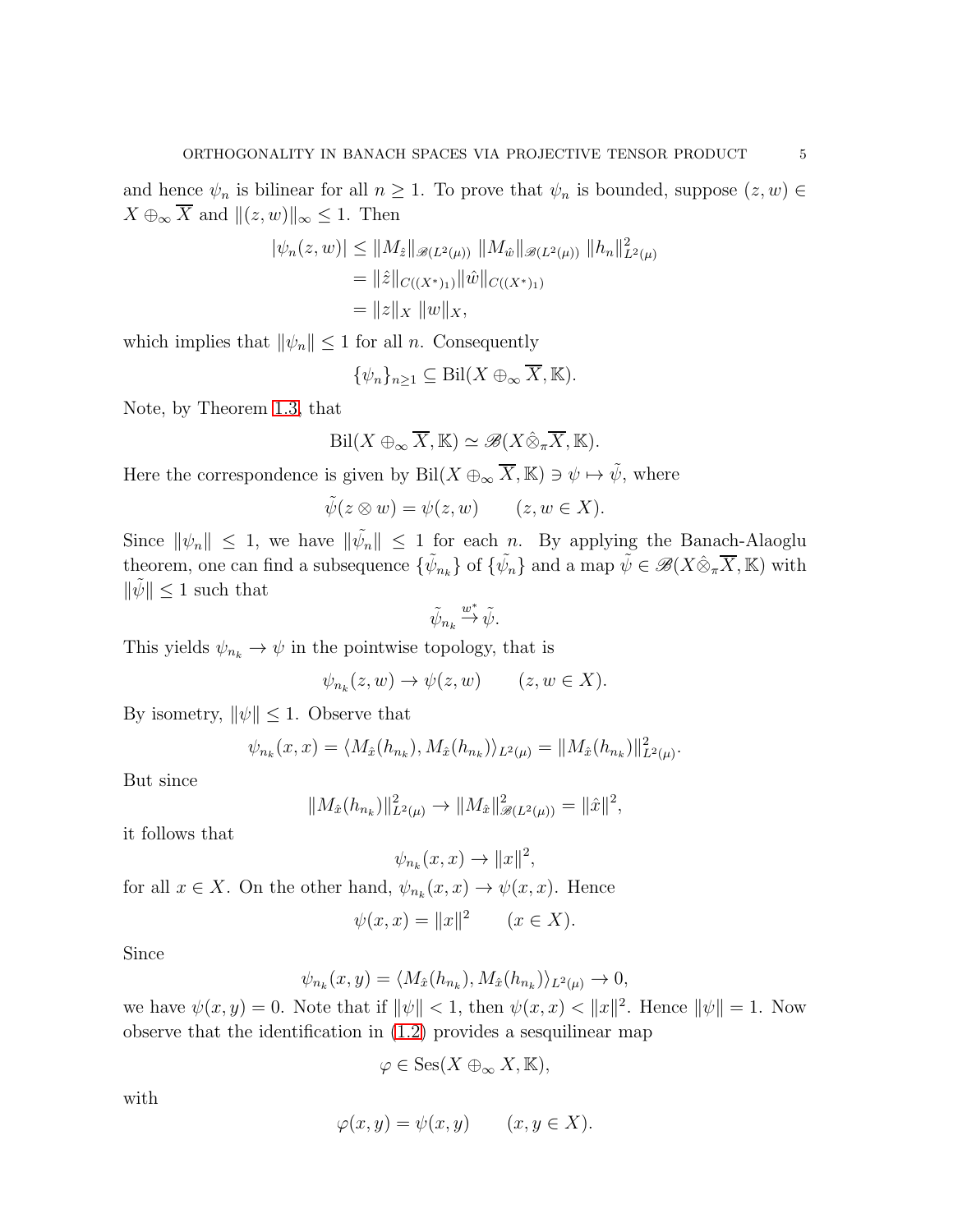This gives  $\varphi(z, z) \geq 0$  for all  $z \in X$ , and  $\varphi(z, w) = \overline{\varphi(w, z)}$  for all  $z, w \in X$ . Hence  $\varphi$ is a semi-inner product on X such that  $\|\varphi\| = 1$ ,  $\varphi(x, x) = \|x\|^2$  and  $\varphi(x, y) = 0$ . Conversely, suppose that such a  $\varphi$  exists. Then for all  $\lambda \in \mathbb{K}$ ,

$$
||x||^{2} = |\varphi(x, x + \lambda y)| \le ||\varphi|| ||x|| ||x + \lambda y||,
$$

which implies that  $||x|| \le ||x + \lambda y||$ , that is,  $x \perp_B y$ . This completes the proof of the theorem.

Remark 2.1. It is worth pointing out that besides Theorem [1.1](#page-0-0) and Theorem [1.3,](#page-2-0) the inclusion

$$
X \hookrightarrow C((X^*)_1) \hookrightarrow \mathscr{B}(L^2(\mu)),
$$

also plays an important role in our proof.

Now we turn to orthogonality of elements in  $C^*$ -algebras. The following result follows from Theorem [1.2.](#page-1-0)

<span id="page-5-0"></span>**Corollary 2.2.** Let A be a C<sup>\*</sup>-algebra and  $a, b \in A$  and  $a \neq 0$ . Then  $a \perp_B b$  if and only if there exists a bilinear map  $\psi : A \oplus_{\infty} A \to \mathbb{C}$  such that  $\|\psi\| = 1$ ,  $\psi(a, a^*) = \|a\|^2$ and  $\psi(a, b^*) = 0$ .

*Proof.* Suppose  $a \perp_B b$ . Then by Theorem [1.2,](#page-1-0) there exists a semi-inner product  $\varphi : A \oplus_{\infty} A \to \mathbb{C}$  such that  $\|\varphi\| = 1$ ,  $\varphi(a, a) = \|a\|^2$  and  $\varphi(a, b) = 0$ . Define  $\psi : A \oplus_{\infty} A \to \mathbb{C}$  by

$$
\psi(a,b) = \varphi(a,b^*).
$$

Then  $\psi$  is the required map. To prove the converse, suppose such a  $\psi$  exists. Then

$$
||a||2 = |\psi(a, (a + \lambda b)*|\le ||\psi|| ||a|||| (a + \lambda b)*||= ||a||||a + \lambda b||,
$$

that is,  $||(a + \lambda b)|| \ge ||a||$  for all  $\lambda \in \mathbb{C}$ 

It is worth pointing out that Theorem [1.2](#page-1-0) is also applicable to finite dimensional Banach spaces. Clearly, Theorem [1.2](#page-1-0) and Corollary [2.2](#page-5-0) are analogous to Bhatia and Semrl classifications (see part  $(ii)$  of Theorem [1.1\)](#page-0-0) of orthogonality of matrices on finite dimensional Hilbert spaces. On the other hand, our results uses the Bhatia and Semrl classifications of orthogonality in the setting of infinite dimensional Hilbert spaces (see part (i) of Theorem [1.1\)](#page-0-0). In addition, it is not completely clear if our results recovers the Bhatia and Semrl classifications of orthogonality in the setting of finite matrices.

All in all, on one hand our results are valid for general Banach spaces and rather abstract, and on the other hand our approach is intimately related to the delicate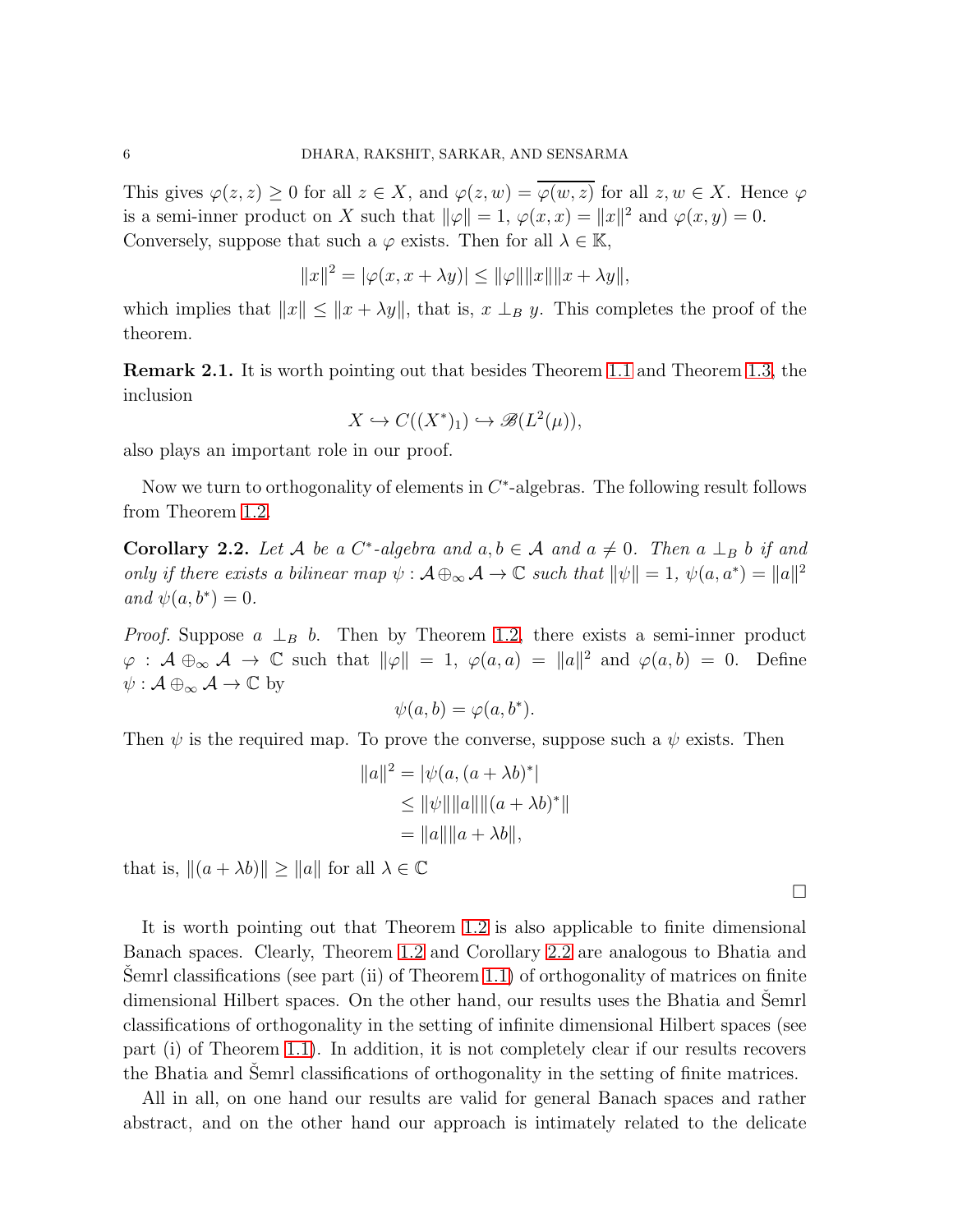structure of projective tensor product of Banach spaces (see Chapter 2 in [\[10\]](#page-6-14)). We also believe that our approach to orthogonality via projective tensor product is of independent interest and may have other applications.

Acknowledgement: The research of the third named author is supported in part by NBHM grant NBHM/R.P.64/2014, and the Mathematical Research Impact Centric Support (MATRICS) grant, File No: MTR/2017/000522 and Core Research Grant, File No: CRG/2019/000908, by the Science and Engineering Research Board (SERB), Department of Science & Technology (DST), Government of India. The research of the fourth author is supported by the NBHM postdoctoral fellowship, File No: 0204/3/2020/R&D-II/2445.

## **REFERENCES**

- <span id="page-6-8"></span>[1] L. Arambašić and R. Rajić, The Birkhoff-James orthogonality in Hilbert  $C^*$ -modules, Linear Algebra Appl. 437 (2012) 1913–1929.
- <span id="page-6-3"></span><span id="page-6-0"></span>[2] G. Birkhoff, Orthogonality in linear metric spaces, Duke Math. J. 1 (1935), 169–172.
- <span id="page-6-9"></span>[3] R. Bhatia and P. Semrl, *Orthogonality of matrices and some distance problems*, Linear Algebra Appl. 287 (1999), 77–85.
- <span id="page-6-10"></span>[4] T. Bhattacharyya and P. Grover, Characterization of Birkhoff-James orthogonality, J. Math. Anal. Appl. 407 (2013), 350–358.
- <span id="page-6-1"></span>[5] J. Chmieliński, T. Stypuła and P. Wójcik, Approximate orthogonality in normed spaces and its applications, Linear Algebra Appl. 531 (2017), 305–317
- <span id="page-6-2"></span>[6] R. C. James, Orthogonality in normed linear spaces, Duke Math. J. 12 (1945), 291–302.
- <span id="page-6-11"></span>[7] R. C. James, Orthogonality and linear functionals in normed linear spaces, Trans. Amer. Math. Soc. 61 (1947), 265–292.
- <span id="page-6-7"></span>[8] N. Komuro, K. Saito and R. Tanaka, On symmetry of Birkhoff orthogonality in the positive cones of  $C^*$ -algebras with applications, J. Math. Anal. Appl. 474 (2019), 1488-1497.
- [9] A. Mal, K. Paul, T.S.S.R.K. Rao and D. Sain, Approximate Birkhoff-James orthogonality and smoothness in the space of bounded linear operators, Monatsh. Math. 190 (2019), 549–558.
- <span id="page-6-14"></span><span id="page-6-5"></span>[10] R. Ryan, Introduction to tensor products of Banach spaces, Springer Monographs in Mathematics (2002).
- <span id="page-6-6"></span>[11] D. Sain, Birkhoff–James orthogonality of linear operators on finite dimensional Banach spaces, J. Math. Anal. Appl. 447 (2017), 860–866.
- [12] D. Sain and K. Paul, Operator norm attainment and inner product spaces, Linear Algebra Appl. 439 (2013), 2448–2452.
- <span id="page-6-4"></span>[13] D. Sain, K. Paul and A. Mal, A complete characterization of Birkhoff-James orthogonality in infinite dimensional normed space, J. Operator Theory. 80 (2018), 399–413.
- <span id="page-6-12"></span>[14] A. Turnšek, A remark on orthogonality and symmetry of operators in  $B(H)$ , Linear Algebra Appl. 535 (2017), 141–150.
- <span id="page-6-13"></span>[15] P. Wójcik, The Birkhoff orthogonality in pre-Hilbert  $C^*$ -modules, Oper. Matrices 10 (3) (2016) 713–729.